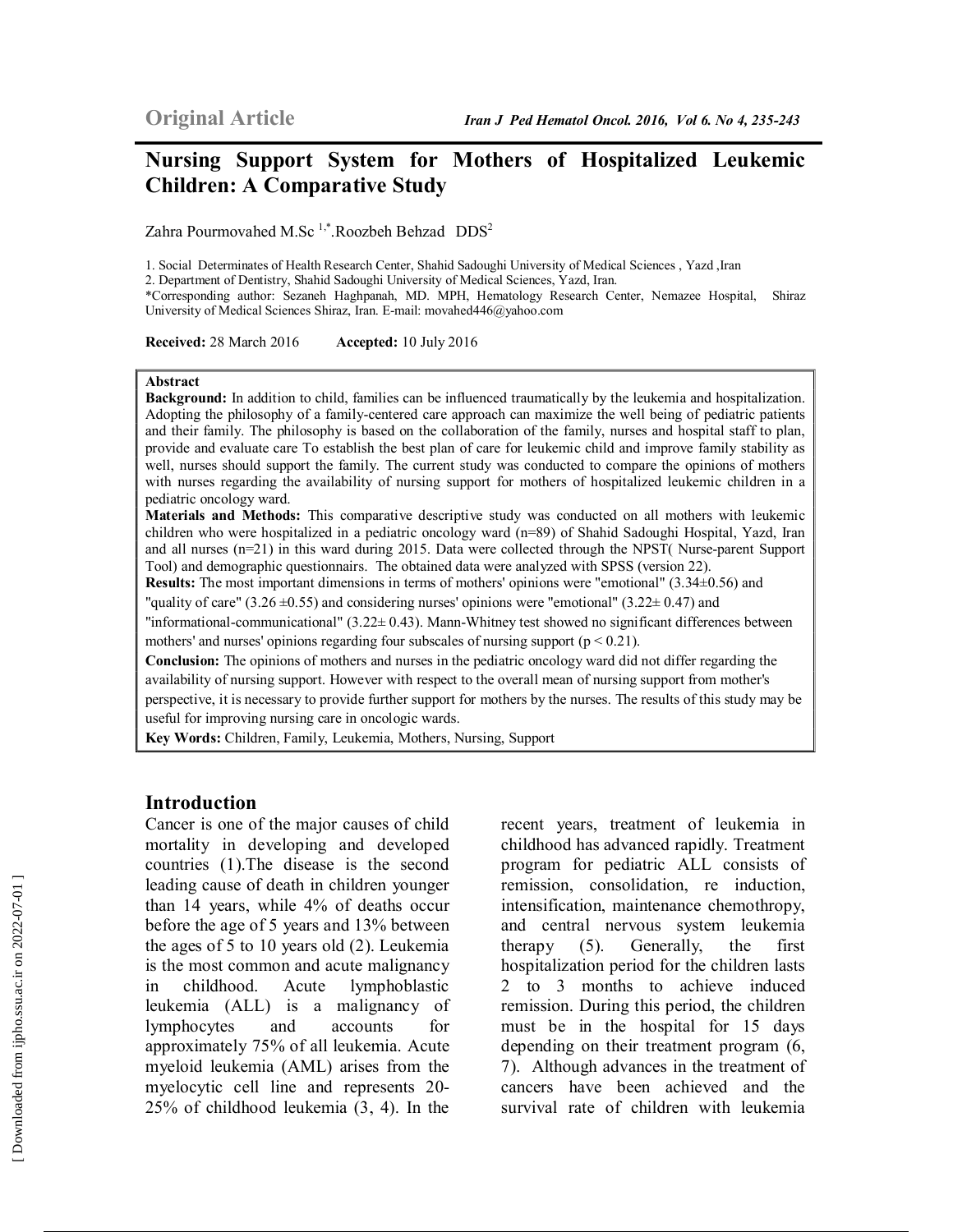increase significantly (8), the crisis caused by the disease and hospitalization of children are one of the main sources of tension and anxiety among families. Disbelief, guilt, anger, and hopelessness are the emotions that parents experience. Moreover, they are expected to be involved in physical, emotional, and mental care of their children. Parents also need psycho-social support to achieve these objectives (9, 10). Although the needs of children are very important during hospitalization time, the needs of their mothers are also greatly important as care givers of their children (11). Because parents are required to provide adequate care and support to their children, they need to have peace of mind. For this purpose, support and understanding their feelings and concerns are essential to providing better and higher quality care (12, 13). It is conceptualized that nursing support of the parents of hospitalized children would help parents to maintain their role as a parent and to reduce stress (14). The mothers need nursing support to provide their needs. The nurses must maintain a close relationship with mothers to provide family-centered care and maintain the integrity of the family (15, 16, and 17). The role of nurses in support of children with chronic diseases such as leukemia cannot be ignored. To relieve physical and emotional problems in mothers and their children, nursing staff should help them. Maximum benefit of interventions of health care staff is realized when they can identify stressors and help mothers and children to cope with the disease. Therefore, the most appropriate time to deal with this problem is at the early stage and immediately after diagnosis. Without the support of nurses, the family is exposed to crisis and may family members use improper solutions to cope with their child's illness. Nevertheless, the nurses cannot have major role in the early stages; their role is very valuable in the later stages (18). In this regard, training adequately nursing staff to

be able to help children and parents is noteworthy. They can support, give information, educate the parents, care, and help the children and their parents to adapt to the new situation caused by the disease (19). Giving information to parents must be consistent and compatible to the disease. Moreover, parents should find courage to ask questions to avoid misunderstanding (20). In fact, nurses are in a unique situation to interact with family members of patients (21). They can be used as a counselor in a proper situation in order to help the family and provide guidance and training to them (22). According to Goldenberg & Goldenberg (2012) , nursing studies emphasize the importance of family- centered care in order to provide a supportive environment for patients and their families (23). Nurses provide proper and important conditions for parents of hospitalized children individually or collectively. In fact, the environment provided by nurses is the main reality of life for parents. Nurses also give wide information to parents while interacting with them. The reactions of nurses are very important for adjustment of parents and children during illness and hospitalization. These subsequently affect family health after discharge from the hospital (24-27). Professional support of parents with afflicted children has been the subject of a number of research. For instance, Lee TY et.al aimed to determine the fathers' support as realized by mothers, Moke and Leung studied the nurses as the providers of support for mothers of infants (28, 29). Furthermore,the sample of Sanjari' et al., study was limited to parents in pediatric university hospitals and little generalization could be made across other clinical settings. Their study was also limited by the use of a sample of parents (30). These studies were mostly conducted with regards to parent's viewpoint and little attention was paid to the nurses' views. The promotion of the role of parents, especially mothers, is the main goal of nursing interventions. Assessment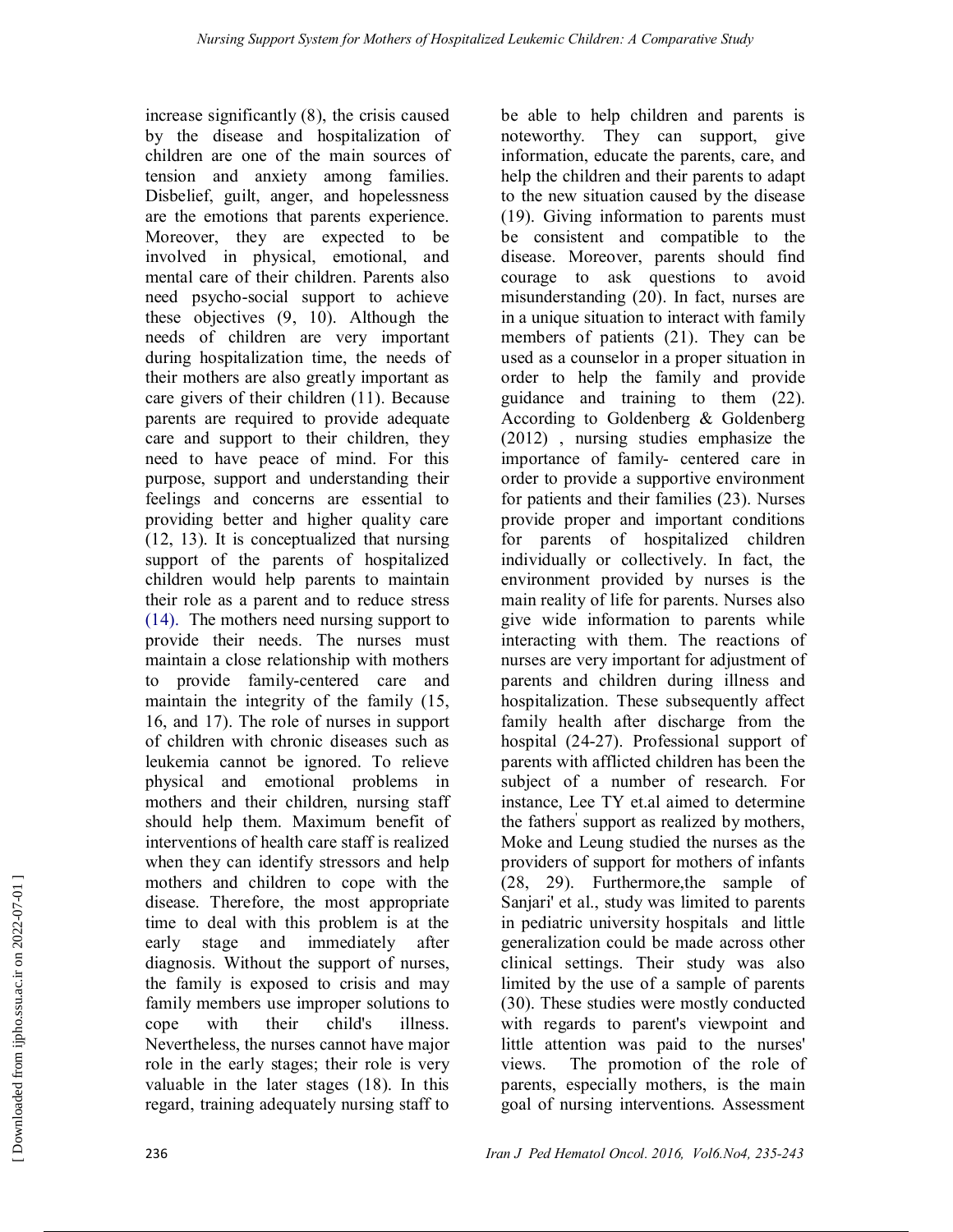of nursing support of mothers can be useful in diagnosing problems and needs. There have been a number of studies which have explored the extent of nursing supports for mothers with hospitalized children. However, most of them have considered the viewpoints of the parents, disregarding the viewpoints of the care givers. The present study was done to answer the following question: Is there a difference between the opinions of the mothers and nurses regarding the availability of the support provided by nurses for mothers with hospitalized leukemic children in pediatric oncologic ward.

## **Materials and Methods**

A comparative descriptive design was used to allow the examination of the opinions of mothers and nurses regarding the availability of the support provided by nurses for mothers with hospitalized leukemic children in a pediatric oncology ward. The study population consisted of all mothers (n=89) and all nurses (n=21) in the pediatric oncology ward at Shahid Sadoughi Hospital affiliated to Shahid Sadoughi University of Medical Sciences, Iran. This study was done by census method during the first 6 months of the year 2015.Mothers included in this study had leukemic children hospitalized for at least 7 days and had no problems in verbal communication and were willing to participate in the study. Only the nurses who worked at least 10 shifts in a month in the period of this study were included. After informing the mothers and nurses about the purpose of the study, the questionnaires were completed through individual interviews with mothers and nurses.

## **Instruments**

A three part instrument was used in this study. The first part was consisted of some questions (i.e. mothers' and children's age, gender of children, education level, occupation, length of hospitalization). The

second part was consisted of some questions about nurses (i.e. age, education, work experience, marital status, and type of shift work) .The Nurse Parent Support Tool (NPST) developed by Miles, Carlson, and Brunssen in 1998 was applied which consists of 21 items classified into four subscales: information and communication support (nine items ) , emotional support ( three items ), esteem support (four items ), and quality caregiving support (five items ). The range of scores were from 1 'almost never' to 5 'almost always' ( 6) with higher scores showing a greater amount of support provided by the nursing staff. The maximum score for each subscale depends on the number of items .Content validity of the NPST was established by Miles in two earlier studies of parents of hospitalized children (27, 31) and through a literature review. The validity of the scale was determined by Akbarbegloo (32) et al., in 2009. Reliability of the scale was also determined by Cronbach's alpha (0.9 for mothers and 0.96 for nurses). Although the NPST was prepared for parents, researchers changed verbs in items for nurses and used items in the third person format for mothers and first person for nurses (33). For example, in mothers' sheet, it was "nurses allowed me to be involved in my child's care whenever possible" and in nurses' sheet it was "I allow parents to be involved in their child's care whenever possible.

## **Data collection**

Informing the mothers and nurses about the purpose of the study, the questionnaires were completed through individual interviews with mothers and nurses (6).

## **Ethical considerations**

The Institutional Review Board and The Research Ethics Committee of Shahid Sadoughi University of Medical Sciences (Ethic code: ir.ssu.rec.1394.197) Yazd, Iran, approved the study. In addition, required permission was received from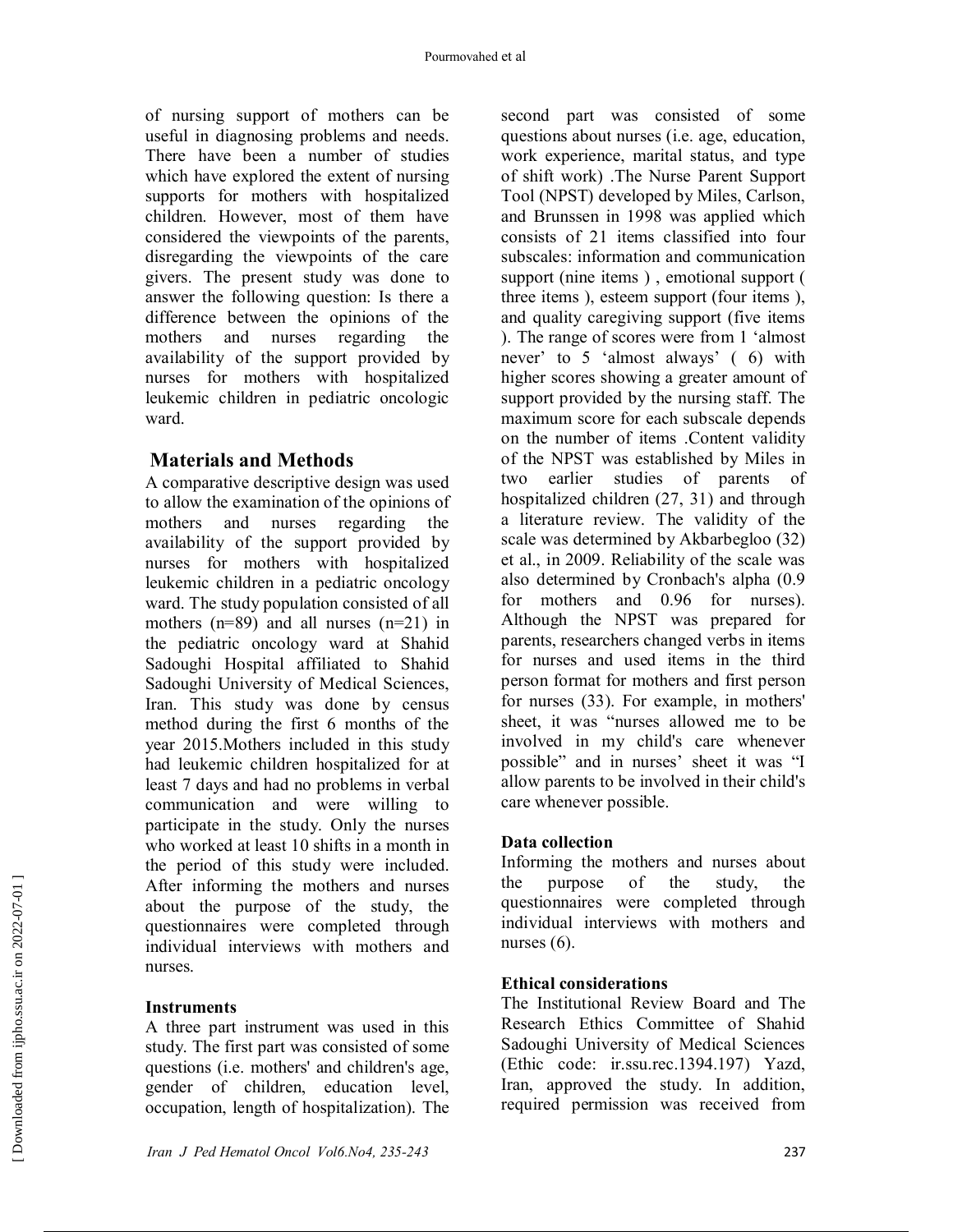relevant authorities in Shahid Sadoughi Hospital and the pediatric oncology ward. All participants in the study were assured of the confidentiality of their personal information and absence of any constraint to participate in the study.

## **Statistical analysis**

Data were analyzed using SPSS statistical software version 22. Descriptive statistics (frequency, mean, and standard deviation) were run. Moreover, the Mann- Whitney test was used to determine any significant differences in the groups of mothers and nurses regarding provided nursing support subscales. P. value less than 0.05 was considered to be significant.

## **Results**

The analyses of the demographic information are presented in Tables I and II. Briefly, mothers' age ranged from 17 to 48 years (M = 30.73, SD = 7.32). Considering educational level, 41.6% of mothers had less than high school education, 31.5% had high school education, and 16.8% had university education, and 10.1% were illiterate. Moreover, 93.3% of mothers were ouseholder. The age range of nurses was from 23-45 years old (32.38, SD= 7.15).

The nursing experiences in pediatric oncology ward in majority of them were 11-15 years (71.4%).(Table II). The average of nursing experience was 9.28± 7.58 years and mean of nursing experience in pediatric oncology ward was 5.42±4.23 years. Considering martial status, 85.7% of nurses were married. Finally, 85.7 % of nurses worked in rotating shifts.

 Forty five patients were boys (50.6%) and fourty four patients were girls (49.4%).Their mean age was 4.73±2.54.The mean of hospitalization length was 6.85± 5.98 days in the oncology ward and its distribution was 7 to 90 days. Based on mothers' viewpoints, the overall average of nursing support for mothers was 3.39±0.54 and based on the nurses' viewpoints, it was  $3.31 \pm 0.39$ . According to viewpoints of mothers, the most received support was related to "quality of care" and "emotional" subgroups and the most provided support based on the nurses' points of view was related to "emotional" and "informationcommunicational" subgroups. The Mann-Whitney test showed no significant difference between mothers' and nurses viewpoints within the four domains of nursing support provided for mothers in the pediatric oncology ward (Table III).

| <i>raole 1. moiners Demographic information</i><br>$\cup$                                                             |                                   |                             |                              |  |  |  |
|-----------------------------------------------------------------------------------------------------------------------|-----------------------------------|-----------------------------|------------------------------|--|--|--|
| variables                                                                                                             |                                   | $\mathbf n$                 | $\frac{0}{0}$                |  |  |  |
| Age                                                                                                                   | $17-25$<br>$26 - 35$<br>$36 - 45$ | 23<br>48<br>12<br>6<br>> 45 | 25.9<br>53.9<br>13.5<br>6.7  |  |  |  |
| <b>Educational level</b><br><b>Illiterate</b><br>Less than high school<br>High school graduate<br>University graduate |                                   | 9<br>37<br>28<br>15         | 10.1<br>41.6<br>31.5<br>16.8 |  |  |  |
| Job<br><b>Employee</b><br>householder                                                                                 |                                   | 6<br>83                     | 6.7<br>93.3                  |  |  |  |
| <b>Total</b>                                                                                                          |                                   | 89                          | 100                          |  |  |  |

*Table I. Mothers' Demographic information (n = 89)*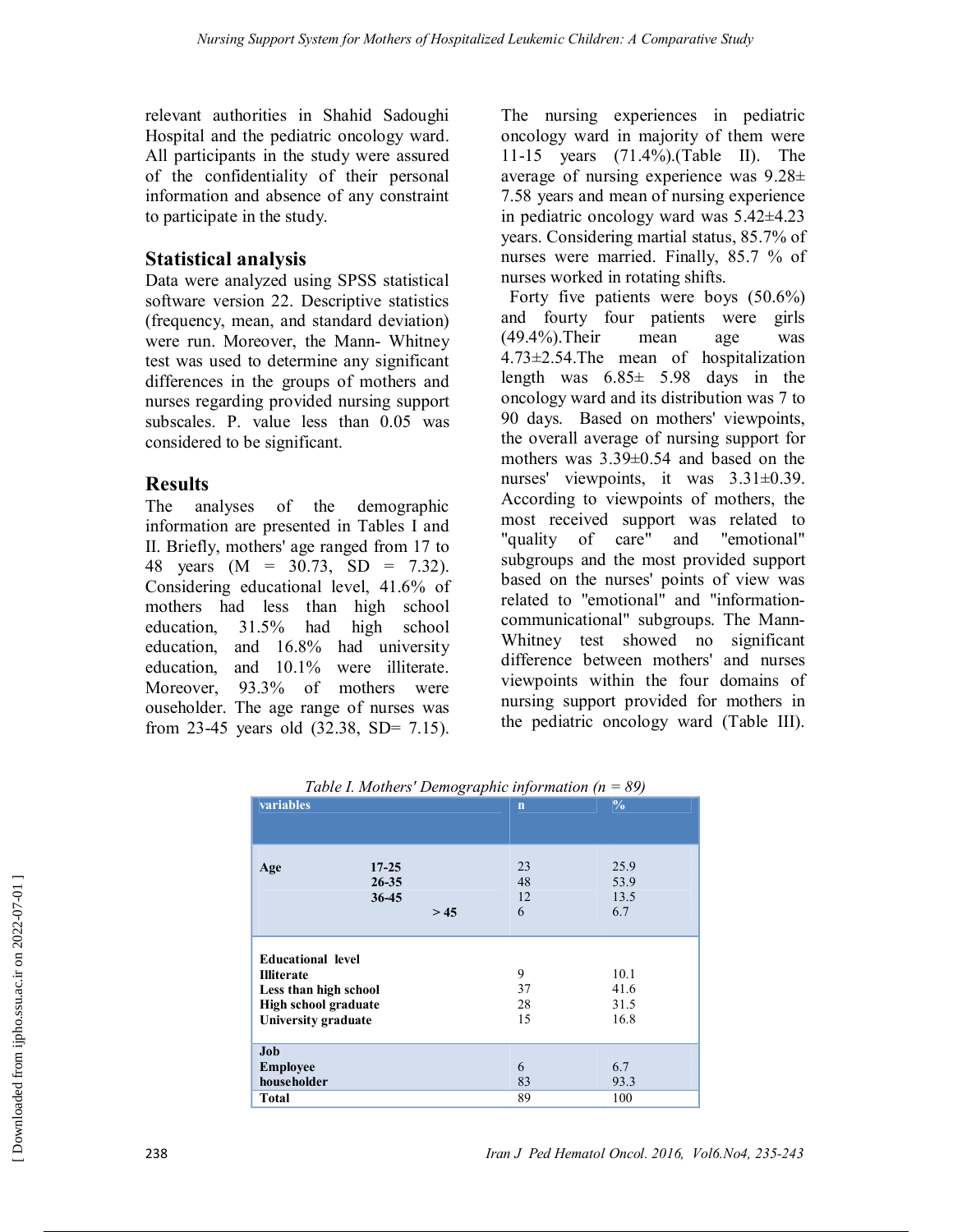#### Pourmovahed et al

|                                                     | Table II. Nurses' Demographic information ( $n = 21$ ) |                            |                      |
|-----------------------------------------------------|--------------------------------------------------------|----------------------------|----------------------|
| variables                                           |                                                        | $\overline{\mathbf{n}}$    | $\frac{0}{0}$        |
| Age                                                 | $23 - 29$<br>$30 - 36$<br>$37 - 45$                    | 9<br>$\boldsymbol{7}$<br>5 | 42.9<br>33.3<br>23.8 |
| Work experience<br>in hospital                      | $1 - 10$<br>11-20<br>$21 - 25$                         | 13<br>5<br>3               | 61.9<br>23.8<br>14.3 |
| Work experience in<br>pediatric oncology ward 11-15 | $1-10$                                                 | 6<br>15                    | 28.6<br>71.4         |
| <b>T</b> otal                                       |                                                        | 21                         | 100                  |

| Table III: Mean values of mothers ( $n=89$ ) and nurses ( $n=21$ ) regarding provided nursing |  |  |  |  |  |
|-----------------------------------------------------------------------------------------------|--|--|--|--|--|
| support subscales and their comparison                                                        |  |  |  |  |  |

| <b>Provided nursing support subscales</b> |         | <b>Mean (SD)</b> | <b>Mean</b><br>Rank | <b>Mann</b><br>whitney U | <b>P-Value</b> |
|-------------------------------------------|---------|------------------|---------------------|--------------------------|----------------|
| <b>Emotional</b>                          | mothers | $3.34\pm0.56$    | 57.19               | 784                      | 0.24           |
|                                           | nurses  | $3.22 \pm 0.47$  | 48.33               |                          |                |
| Communication-                            | mothers | $3.22 \pm 0.55$  | 56.27               | 866                      | 0.60           |
| Information                               | nurses  | $3.22 \pm 0.43$  | 52.24               |                          |                |
| <b>Esteem</b>                             | mothers | $3.14\pm0.69$    | 57.05               | 796.5                    | 0.28           |
|                                           | nurses  | $3.04\pm0.51$    | 48.93               |                          |                |
| <b>Quality care-giving</b>                | mothers | $3.26 \pm 0.55$  | 56.83               | 816                      | 0.35           |
| nurses                                    |         | $3.19\pm0.46$    | 49.86               |                          |                |

SD: standard deviation

#### **Discussion**

The findings of this study demonstrated the nurses' perception of mothers' supportive needs for mothers with hospitalized leukemic children in pediatric oncology ward. The results showed that the total mean nursing support based on mothers' viewpoints was 3.39±0.54 and based on nurses' viewpoints was 3.31±0.39. Statistical analysis of the obtained data revealed a non-significant difference between mothers and nurses regarding support on all subscales. This

result was expected due to the sample size of the nurses, which could not be avoided because of the few available nurses in pediatric oncology ward. The facilities in the pediatric oncology ward could be another factor that could affect inversely the mothers' and the nurses responses. Sanjari etal., evaluated 183 mothers' and 47 fathers views on nursing support and presented an overall average nursing support of 4.7±0.7 that was higher than our study (30). In this study, based on mothers'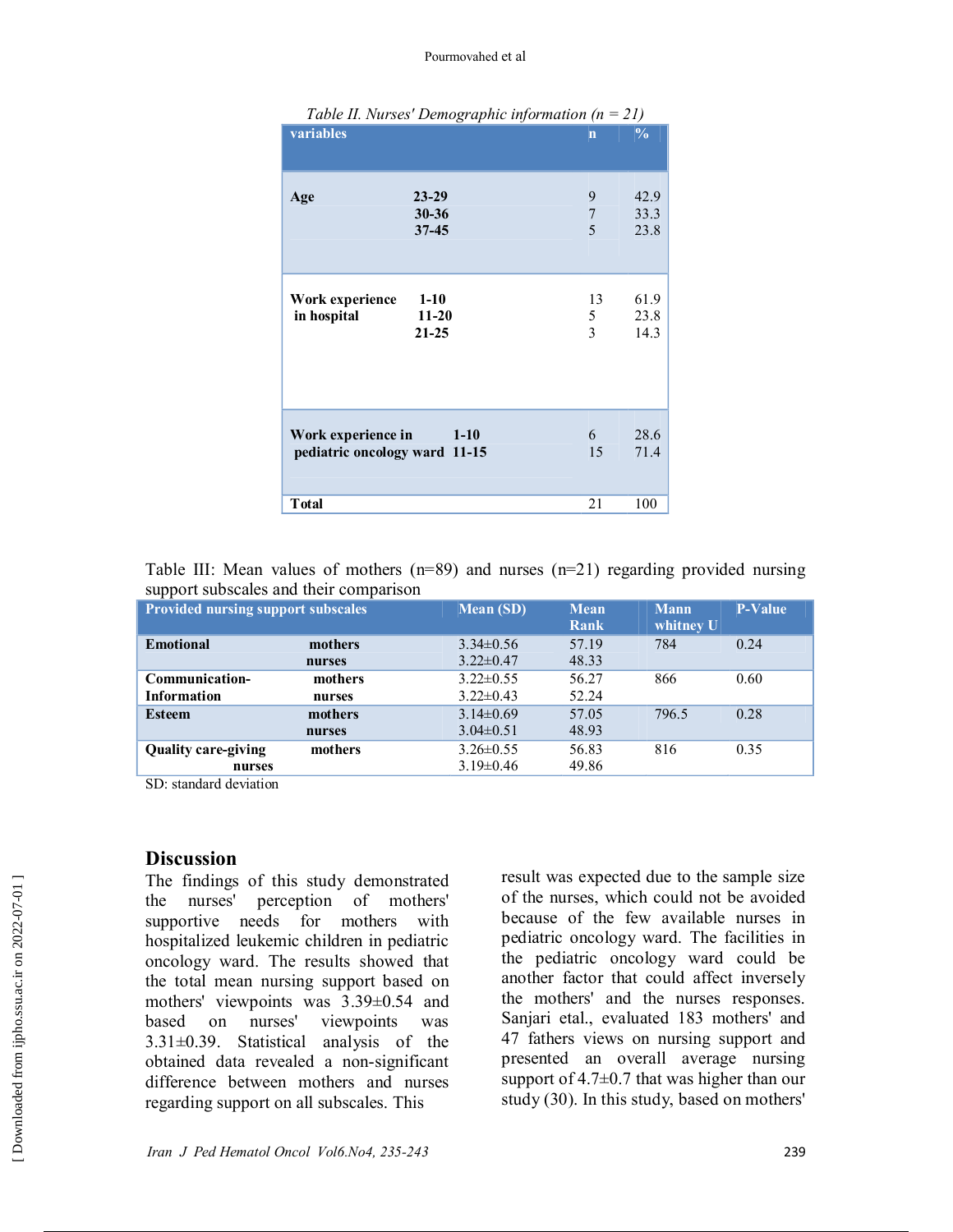viewpoint, the most level of received support was related to "quality of care" and "emotional" subgroups and the lowest level was related to "esteem" domain. According to the results of Valizadeh et al., (2012), the highest level of support in parents of newborns in NICU was related to "quality of care" and "informationalcommunicational" subgroups and the lowest level was related to "emotional" and "esteem" domains. These results were consistent with our results in terms of "quality of care" priority and in contrast to our study regarding the status of "esteem" domain (33). Mok' and Leung study also showed that parents had received the communicative- informative support more than other scales. However, emotional support was at the lowest level (28). In a study by shields et al., parents believed that if they had received enough information, they were able to get a majority of their needs (9). One of the tasks of the nursing team is to increase the ability of patients and their parents to participate in their care. Having the right decision makes the children feel that they are important and gives the parents a sense of contributing to their heath care (34). Hopia et al., (2005) stated that nurses can promote family health during hospitalization through increasing the quality of care, reducing emotional stress, coping, and communicational support for families. Receiving support and effective communication from the nursing staff are very important for parents (35).

In fact, parents are expected to contribute to physical, emotional, and mental care of their children while they themselves need psychosocial support too (9). They also want to receive correct information from nurses about their present child's situation and changes to their children's status (10).

In Yui and Twinn's study, parents expressed their needs for understanding their reaction, recognizing the fear of hospitalization, support and information, allocating time to themselves, and acquiring earning skills (36). In a study by

Kyritsi et al., (2005), Greek parents presented their needs as follows: receiving information about the prognosis and the child's condition, support, and honesty in the delivery of health care (12).

This study demonstrated that the most important domain based on the view point of mothers were "quality of care" and "emotional" domains. The lowest level of support was related to the "esteem" domain. Akbarbegloo et al., (2009) points out the most received supports as "instrumented care" and "communicativeinformative" subgroups based on mothers' viewpoint; however, "esteem" domain had the lowest level of received support which is in line with our study. Therefore, it is necessary to plan for promoting familycentered care for parents in an intensive care unit (32). Bruce and Ritchie assessed perception of nurses about family centered care activities. They noticed that all of the items were important and necessary in family centered care. However, although nurses claim that they are well aware of their importance, they do not regard them in their routine (37).In general, important factors in the nurses' supportive role include response to the problems of the family, helping them to express their feelings, and balancing family members. Promotion of communicative behavior also increases the social skills of nurses and ultimately improves the quality of care (38).In this study, there was not a significant difference between mothers' and nurses viewpoints within the four domains of nursing supports provided for mothers in a pediatric oncology ward. These results indicated that mothers and the nurses generally have similar opinions and nurses expressed their viewpoints realistically.However, the nurses must develop their knowledge of nursing support. Manongi and co-workers (2009) concluded that if nurses' needs in their working environment are not met, it is unlikely that they will be able to shift focus on the needs of parents (39).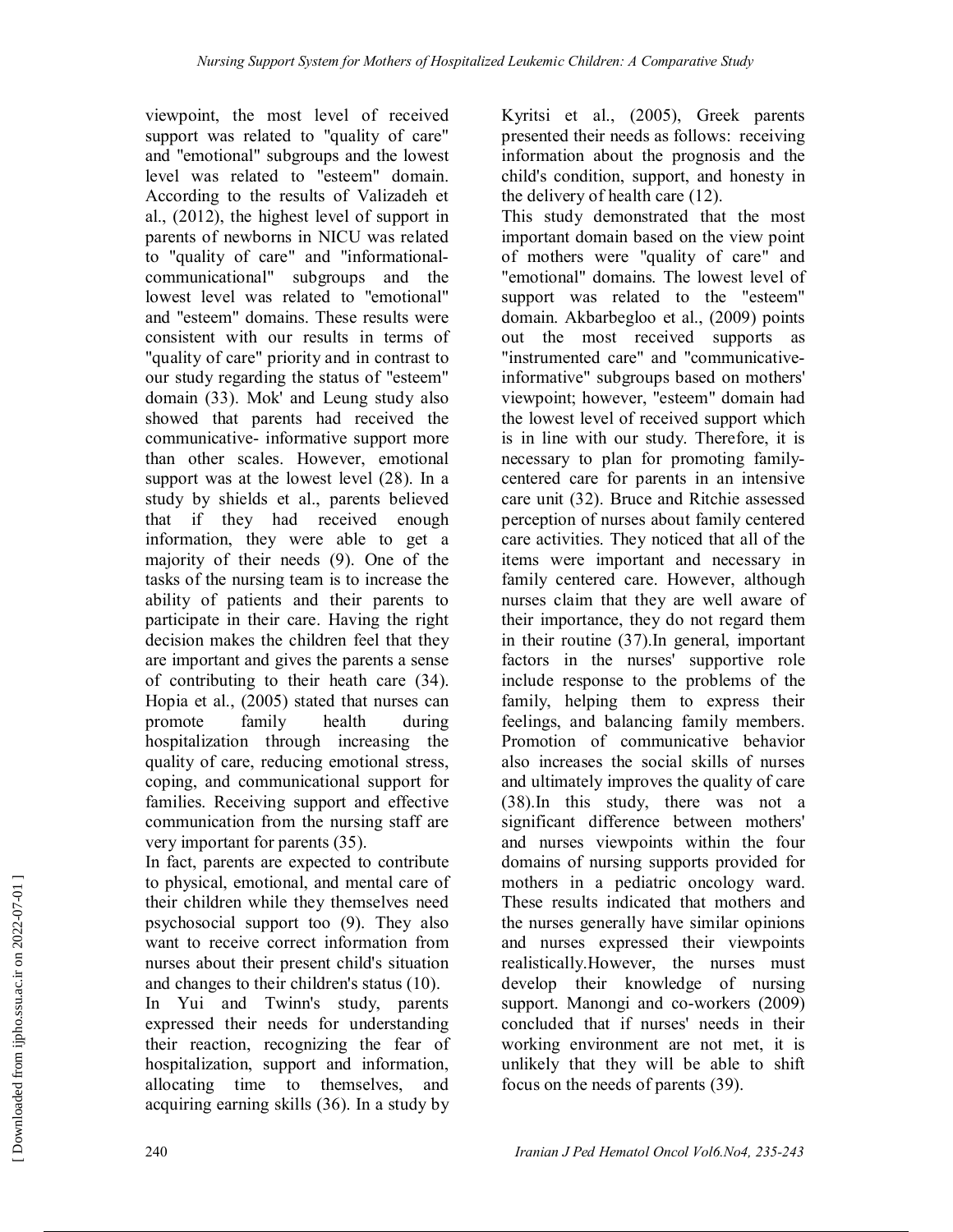## **Limitations**

The sample of this study was limited to mothers in pediatric oncology ward of a university hospital. The second limitation concerns about difficulty of access to fathers of children participated in this study. Therefore, further studies with larger population, with father involvement are recommended. The facilities in the ward or hospital were another confounding factor that could inversely affect the mothers and the nurses' responses.

## **Conclusion**

The results of this study confirmed the consistency in opinions of nurses and mothers toward the availability of the nursing supports provided for parents with hospitalized leukemic children in pediatric oncologic ward. However with respect to the overall mean support for mothers, providing better support for parents in pediatric oncologic wards through supporting the parents (especially mothers) is recommended. This study provides nurses some information in order to improve nursing care in oncologic wards.

## **Conflict of interest**

There was no conflict of interest

## **Acknowledgments**

The researchers appreciate the very efforts of Professor Ahmad Pourmovahed for revising the manuscript .Also We are thankful of the staff in pediatric oncology ward of Shahid Sadoughi Hospital for their kind cooperation in this study. We also acknowledge the sincere cooperation of all mothers of children with leukemia who participated in this study.

## **References**

1.Panganiban-Corales A. Medina JRM .Family resources study: part1: family resources, family function and caregiver strain in childhood cancer. APFMJ. 2011; 10(14): 1-11.

2. Kashani F. Spiritual intervention effect on quality of life improvement in mothers of children with cancer. JMJ. 2012; 4(11): 127-149. (Persian).

3. Landier W. Childhood lymphoblastic leukemia: Current Perspectives,Oncol Nurs Forum. 2001;28(5):823-833.

4. Hu YM, Jiang ZF. Zhu Futang (2002).Textbook of Pediatrics. 7th ed. Beijing,China: PMPH, :2199Y2213.

5. Pui CH, Evans WE. Treatment of acute lymphoblastic leukemia. N Engl J Med. 2006;354(2):166-178.

6. Miles MS, Carlson J, Brunssen S. The Nurse Parent Support Tool. J Pediatr Nurs 1999; 14(1):44-50.

7. Han Jing , Liu Jun-E, Xiao Qian, Zheng Xiao-Lei, Ma Yue-Hong, Ding Yan-Ming. The Experiences and Feelings of Chinese Children Living With Leukemia:A Qualitative Study. Cancer Nurs. 2011; 34( 2):134-141.

8. Rodríguez-Sánchez et al. Relationships between quality of life and family function in caregiver. BMC Fam Pract . 2011; 12(19): 1-7.

9. Shields L, Hunter J, Hall J. Parents' and staff's perceptions of parental needs during a child's admission to hospital: an English perspective. J Child Health Care. 2004; 8(1):9-33.

10. Shields L, Kristensson-Hallström I. We have needs, too: parental needs during a child's hospitalisation. OBJN. 2004 ; 3(3).

11. Aein F, Alhani F, Mohammadi E, Kazemnejad A. Parental participation and mismanagement: a qualitative study of child care in Iran. Nurs Health Sci. 2009; 11(3):221–7.

 12. Kyritsi H, Matziou V, Perdikaris P, Εvagelou Η. Parents' needs during their child's hospitalization.ICUS Nurs Web J. 2005; 23(3):1-9.

13. Shields L, Kristensson-Hallstrom I, O'Callaghan M. An examination of the needs of parents of hospitalized children: comparing parents' and staff's perceptions. Scand J Caring Sci. 2003 ;17(2):176-84.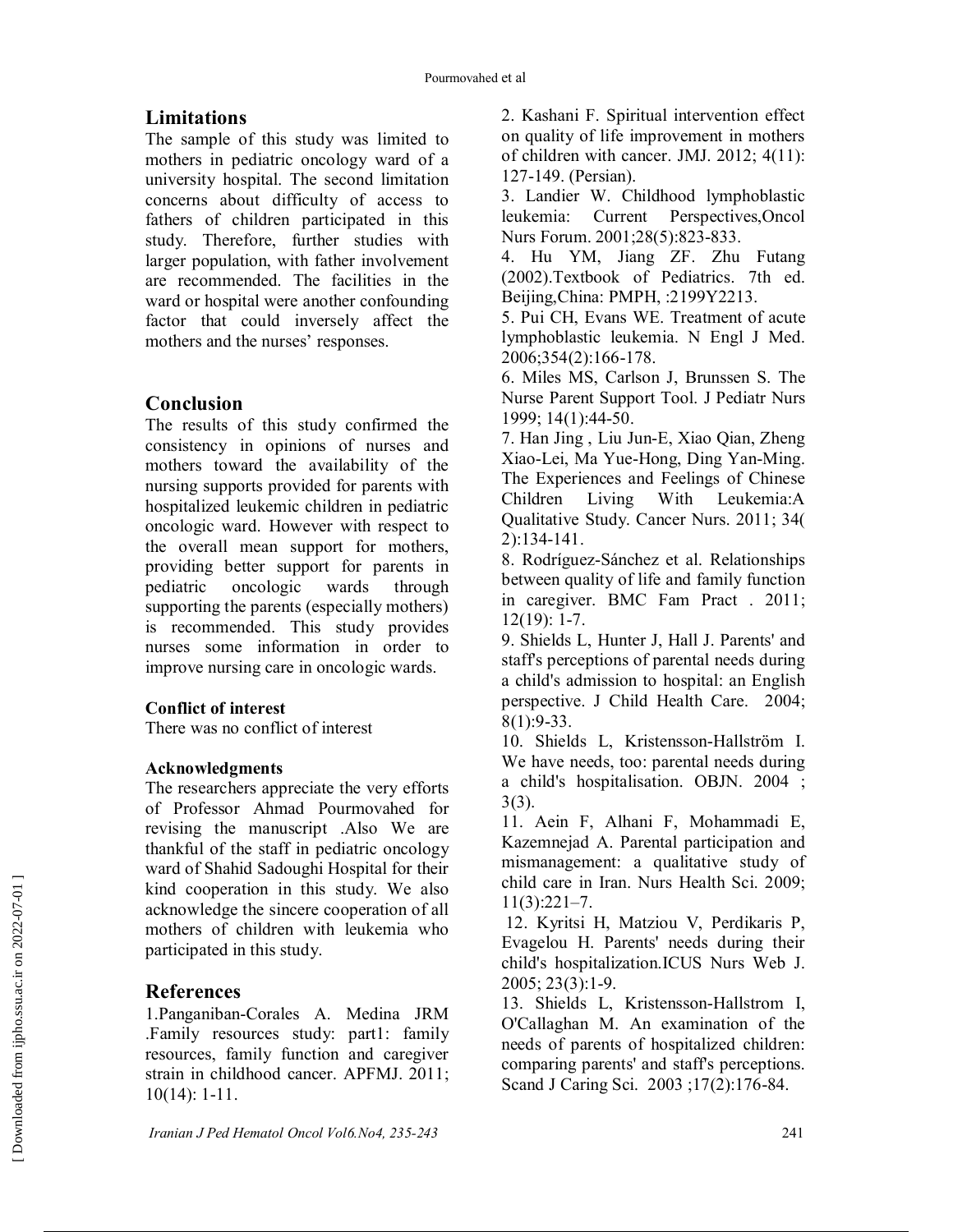14. Miles MS, Carter MC. Assessing parental stress in intensive care units. MCN: Am J Maternal/Child Nurs 1983;8(5):354-60.

15. Hallstrom I, Runeson I, Elander G. An observational study of the level at which parents participate in decisions during their child's hospitalization. Nurs Ethics. 2002 ; 9(2):202-14.

16. Kristensson-Hallstrom I. Parental participation in pediatric surgical care. AORN J. 2000 71(-5):1021-4, 6-9.

17. Hallstrom I, Runesson I, Elander G. Observed parental needs during their child's hospitalization. J Pediatr Nurs. 2002; 17(2):140-8.

18. Theofanidis D. Chronic Illness in Childhood: Psychosocial Adaptation and Nursing Support for the Child and Family .Health Sci J . 2007; 2:1-9.

19. Ierodiakonou C. Psychological problems in children. MASTORIDIS Thessaloniki;1991 295-296.

20. Wolchik S,Sandler IN. Handbook of Children's coping: Linking theory and intervention.New York: Plenum Press ;2013: 41-70.

21. Masoodi R. Alhani F. Moghadasi J. Ghorbani M. Effect of family-centered empowering intervention on knowledge, attitude and function of multiple sclerosis patients care givers. Journal of BUMS. 2010; 17(2): 87-97. (Persian)

22. Bowden V. Greenberg CS . Children and Their Families :The continuum of care .2010.  $2<sup>th</sup>$  ed. Philadelphia: Lippincott, Williams & Wilkins.

23. Goldenberg I. Goldenberg H. Family Therapy: An Overview.  $2012 \t .8<sup>th</sup>$  ed.

Belmont, CA: Thomson. USA. Brooks Cole Cengage Learning.

24. Brown J, Ritchie JA. Nurses' perceptions of parent and nurse roles in caring for hospitalized children. Child Health Care. 1990: 19(1): 28-36.

25. Knafl KA, Cavallari KA, Dixon DM. Pediatric hospitalization: Family and nurses perspectives. Glenview, IL: Scott, Foresman & Company.1998.

26. Kristensson-Hallstrom, I., & Elander, G. Parents' experience of hospitalization: Different strategies for feeling secure. Pediatr Nurs. 1997: 23, 361-367.

27. Miles M. S., & Frauman, A. Nurses' and parents' negotiations of caregiving roles for mew dically fragile infants. In: S. G. Funk, E.M. Tornquist, M.T. Champagne, and R.A. Wiese (Eds.), Key Aspects of Caring for the Chronically Ill. New York: Springer.1993 : 239-250.

28. Lee TY, Miles MS,Holditch-Davis D. Father's support to mothers of medically fragile infants. J Obstet Gynecol Neonatal Nurs. 2006; 35:46-55.

29. Mok E, Leung SF.Nurses as providers of support for mothers of premature infants. J Clin Nurse. 2006;15 :726-34.

30. Sanjari M, Shirazi F, Heidari S, Salemi S, Rahmani M, Shoghi M. Nursing Support for Parents of Hospitalized Children. Issu Comprehens Pediatr Nurs. 2009; 32(3).120–130. ( Persian)

31. Miles MS, Funk S, Kasper MA. The stress response of mothers and fathers of preterm infants. Res Nurs Health.1992 ; 15(4): 261–269.

32. Akbarbegloo M , Valizadeh L, Asadollahi M. Mothers and nurses viewpoint on importance and amount of nursing supports for parents with hospitalized premature infants in neonatal intensive care unit. IJCCN . 2009; 2( 2) : 71-74.

33. Valizadeh L, Zamanzadeh V, Akbarbegloo M,Sayadi L. Importance and Availability of Nursing Support for Mothers in NICU:A Comparison of Opinions of Iranian Mothers and Nurses. Iran J Pediatr. 2012; 22(2):191-196.

34. Hallstrom I, Elander G. Decisionmaking during hospitalization: parents' and children's involvement. J Clin Nurs. 2004 Mar; 13(3):367-75.

35. Hopia H, Tomlinson PS, Paavilainen E, Astedt-Kurki P. Child in hospital: family experiences and expectations of how nurses can promote family health. J Clin Nurs. 2005; 14(2):212-22.